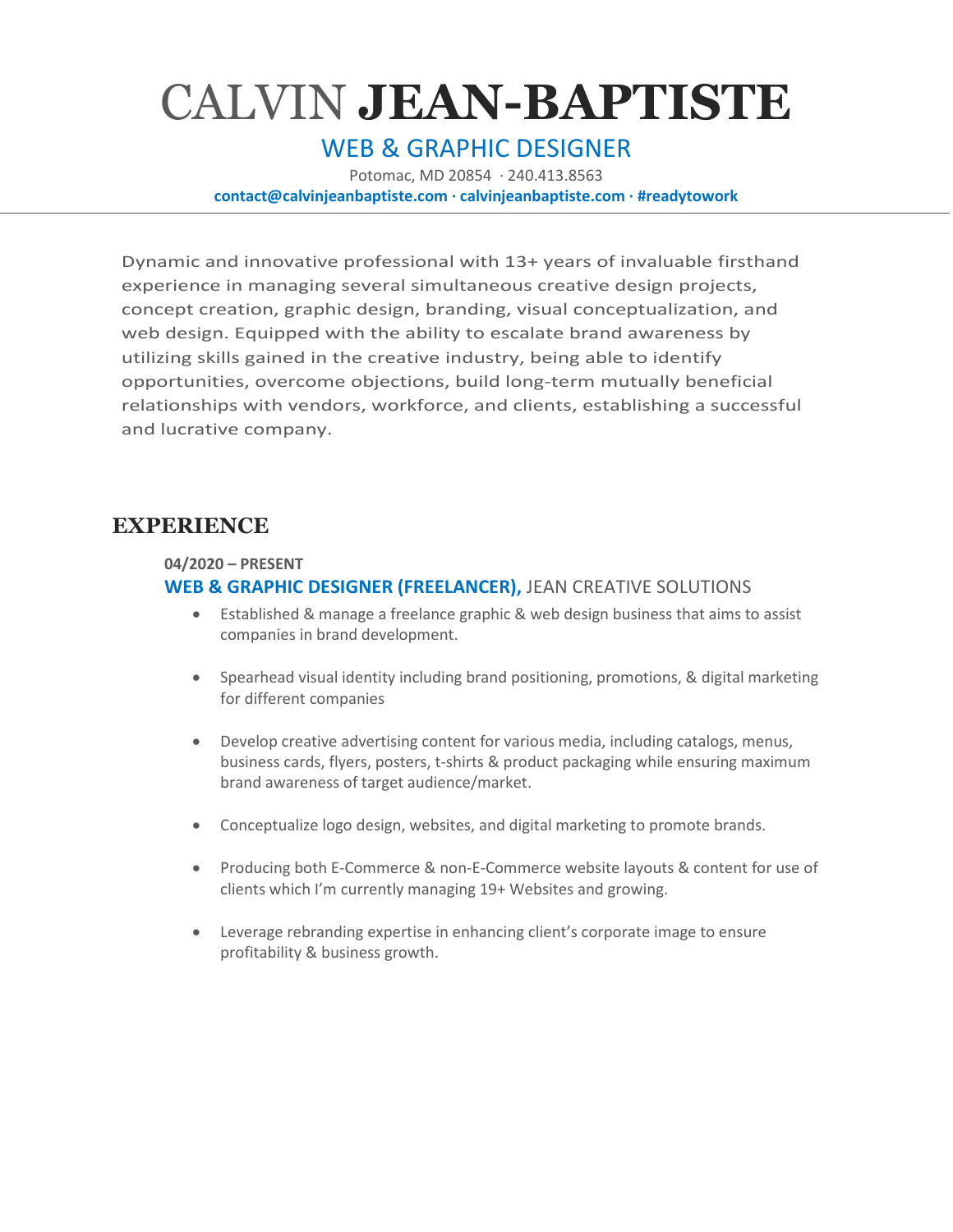#### **10/2018 – 04/2020**

#### **WEB & GRAPHIC SUPPORT (FULL TIME),** LEVEL 5 ADVERTISING AGENCY

- Created & developed landing pages for RV Trade Shows & Private Events.
- Resolved incoming web support tickets utilizing a Service Mgmt. (Trello) for ticketing.
- Provided support & maintenance to over 50 RV Dealer Websites on a bi-monthly basis.
- Worked in an open production where support tickets were requested & resolved daily.
- Implemented marketing design campaigns and integrated tracking solutions across all websites and multiple social media channels to increase the volume of visitors.
- Corresponded with the support team bi-weekly in our strategy meetings to solve

solutions from web design to web support.

#### **10/2005 – 05/2017 GRAPHIC DESIGNER & PHOTO EDITOR (CONTRACTOR),** PHOTOMAGIC MEDIA

- Created custom photo collages, invitations, banners for all High School Seniors to Colleges Seniors.
- Edited & manipulated all photos from background removal, adjusted color tones, & retouched skin textures on models before printing.
- Designed and launched various promotional marketing materials for upcoming Senior Portraits Tour which involved social media digital flyers to media presentations.
- Client facing to provide a consultation before creating or editing any photo taken by the photographer.
- Provided Photography and instant printing for public and private events for Graduation, Corporate Events to Holiday Parties.